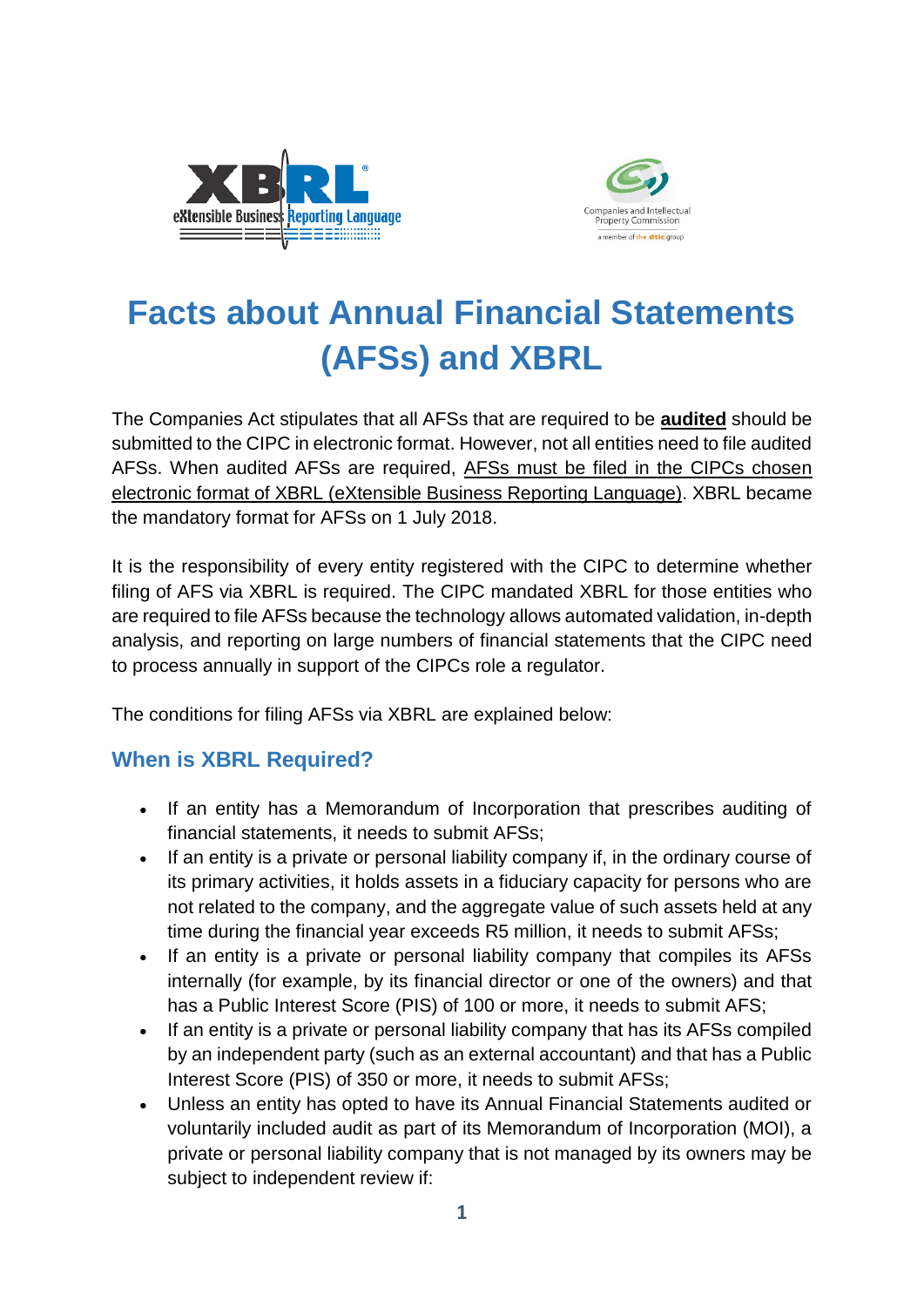- It compiles its AFSs internally and its Public Interest Score is less than 100;
- It has its AFSs compiled independently and its Public Interest Score is between 100 and 349;

**Please Note**: According to the Companies Act, Reg. 30 (3) makes it clear that entities "may" file a copy of their AFSs when their AFSs were independently reviewed. In contrast Reg. 30 (2) says entities whose financials are audited "must" file a copy of the latest approved annual financial statements. Therefore, usage of XBRL for filing of AFSs is mandatory for entities who must submit audited AFS, usage of XBRL is also available for entities who would like to file Independently Reviewed AFSs, but it is not mandatory. They can still file a Financial Accountability Supplement (FAS) as prescribed in Regulation 30 (4).

## **How to Calculate the Public Interest Score (PIS)**

- one point for every R1 million (or portion thereof) in third party liability of the company, at the financial year end;
- a number of points equal to the average number of employees of the company during the financial year;
- one point for every R1 million (or portion thereof) in turnover during the financial year; and
- one point for every individual who, at the end of the financial year, is known by the company-
- in the case of a profit company, to directly or indirectly have a beneficial interest in any of the company's issued securities; or
- in the case of a non-profit company, to be a member of the company, or a member of an association that is a member of the company;
- in the case of a non-profit company, to be a member of the company, or a member of an association that is a member of the company;
- For a PIS > 500 a declaration of the existence of a social and ethics committee is required.

# **What if it is determined that an entity doesn't need to submit AFSs via XBRL?**

Then such entity needs to submit Financial Accountability Supplements (FASs) together with Annual Returns (ARs). The rule is to always submit ARs accompanied by either AFSs via XBRL or FASs. FASs are submitted via an online form on the CIPCs website and do not require XBRL.